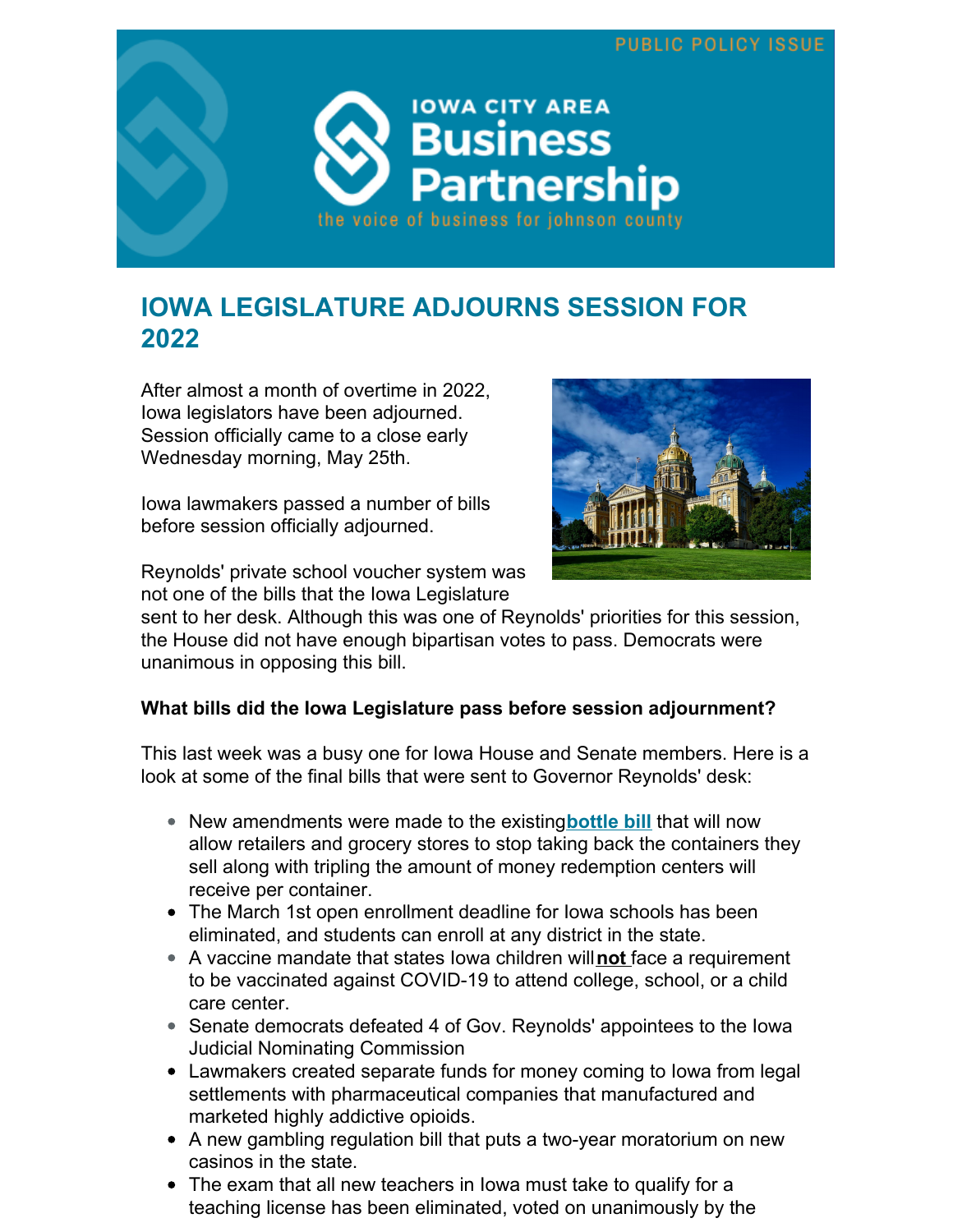Senate and House members.

To read more about some of the final bills passed this session, click below.

#### READ [MORE](https://iowacapitaldispatch.com/2022/05/25/lawmakers-eliminate-open-enrollment-deadline-before-session-adjournment/)

#### **What final budget bills were approved this week?**

The reason the Iowa Legislature has stayed in session weeks past their 100th day is because they could not reach a budget agreement with Reynolds' private school voucher system bill lingering around.

Since that bill has officially died, here are the new budgets that have been given final approval by the Iowa Legislature:

- **Agriculture and natural resources**: \$42 million
- **Education**: \$993 million
- **Health and human services**: \$2 billion
- **Transportation**: \$416 million
- **Justice systems**: \$632.3 million
- **Rebuild Iowa Infrastructure Budget**: appropriates \$175 million from gambling revenue and funds to technology reinvestment

Democratic lawmakers believe that Iowa's education budget should have increased more. They feel that Iowa's public universities and the students who attend them are being cut out of many opportunities.

Click the button below to read more about the new budget bills.

[CLICK](https://iowacapitaldispatch.com/2022/05/23/lawmakers-drop-private-school-scholarships-advance-budget-bills/) HERE

## **GOV. REYNOLDS ANNOUNCES NEW CHILD CARE BUSINESS INCENTIVE GRANT PROGRAM**

Governor Reynolds has recently announced a brand new child care investment for the state of Iowa. Last week, May 18th, she introduced the Child Care Business Incentive Grant Program. This program will provide \$25 million in order to support Iowa's child care projects.



### **Details about distribution of funds, projects, and grant deadlines**

\$20 million of these funds will go towards supporting local infrastructure investments to build new child care facilities or expand the capacity of existing child care facilities. The remaining \$5 million will support arrangements between employers and child care facilities to expand and reserve child care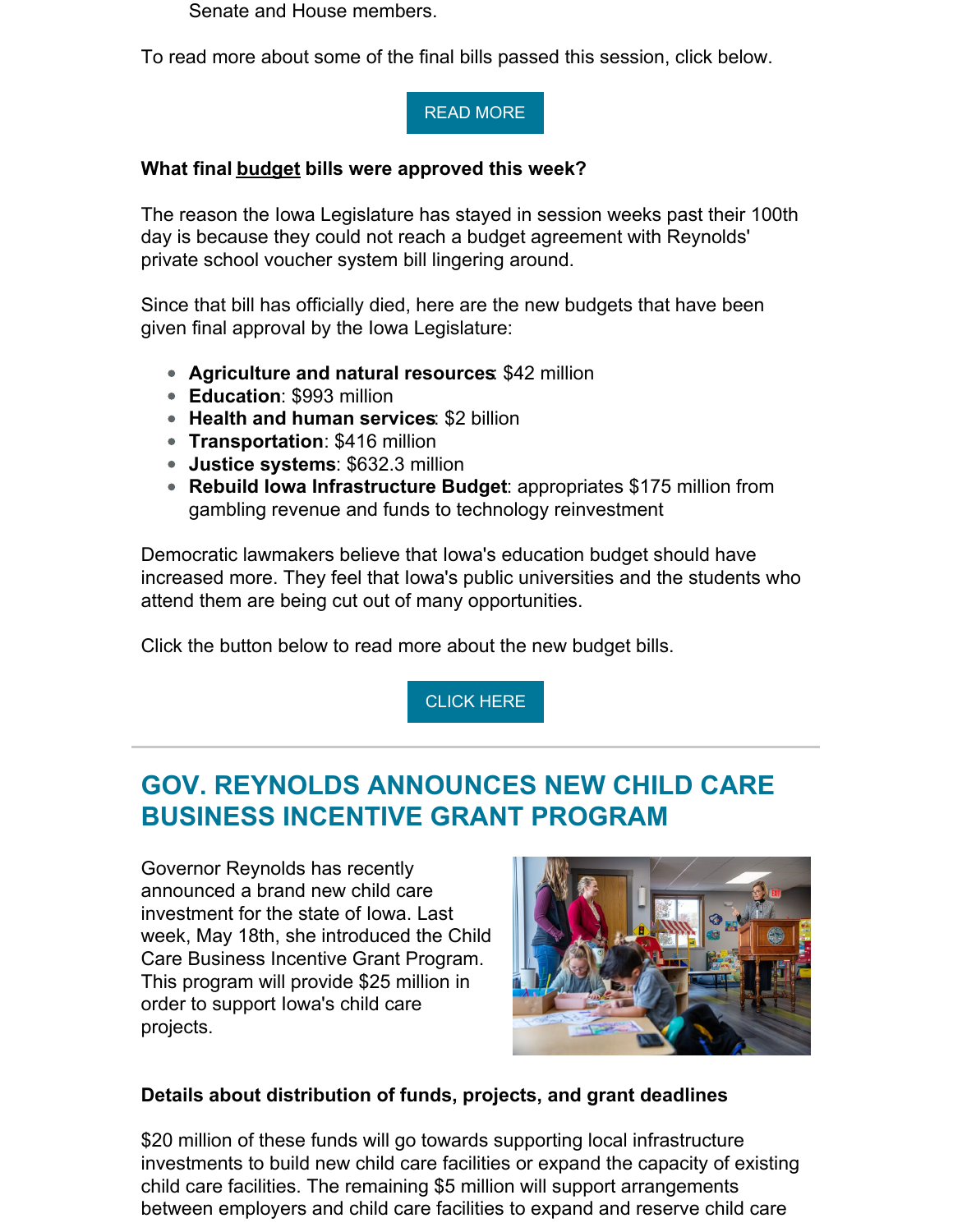slots. Example projects eligible for this grant are:

- Creation/development of an on-site child care center
- Partnership with an existing child care center to create new child care slots reserved for employees of a local employer

Governor Reynolds believes this new program will not only address the child care shortage, but also the workforce issues our state has faced. This will allow for employers to find and retain more workers they are in need of.

Click the button below and see our website for more details, application procedures, or **[FAQs](https://www.futurereadyiowa.gov/sites/fri/files/basic_page_files/Appendix B_Frequently Asked Questions_2022 Child Care Business Incentive Grant_0_0.pdf)** about the Child Care Business Incentive Grant Program. The application period for this grant will begin on **Friday, June 17th** and will end on **Monday, July 18th**.

MORE [INFORMATION](https://iowacityarea.com/child-care-grant/)

## **EARLY VOTING NOW OPEN FOR JUNE'S PRIMARY ELECTIONS!**



Early voting for the June 7, 2022 Primary Election has started! Early voting gives more opportunities for voters' voices to be heard if they are not able to vote inperson on Election Day.

### **Early voting by mail:**

The deadline to request an absentee ballot has passed.

However, the Johnson County Auditor's Office is now accepting returned absentee ballots. Fill out your ballot and send them in to the Auditor's Office before the polls officially close at **8 p.m. on June 7th**. Your vote will not count if your ballot is received after this deadline.

### **In-person early voting:**

In-person early voting began on Wednesday, May 18th. You can vote early at the Johnson County Auditor's Office (913 S Dubuque St.) and the Johnson County Health and Human Services Building Parking Ramp (855 S Dubuque St.) for drive-thru voting. See the schedule for these locations below:

- **Weekdays:** Wednesday, May 18 through Monday, June 6, 8:00 am to 5:00 pm. (Closed Monday, May 30th for Memorial Day.).
- **Saturday, June 4:** 9:00 am 5:00 pm.
- **Sunday, June 5:** 10:00 am 4:00 pm.

There will also be four satellite locations throughout Johnson County for residents' convenience. These times and satellite locations are: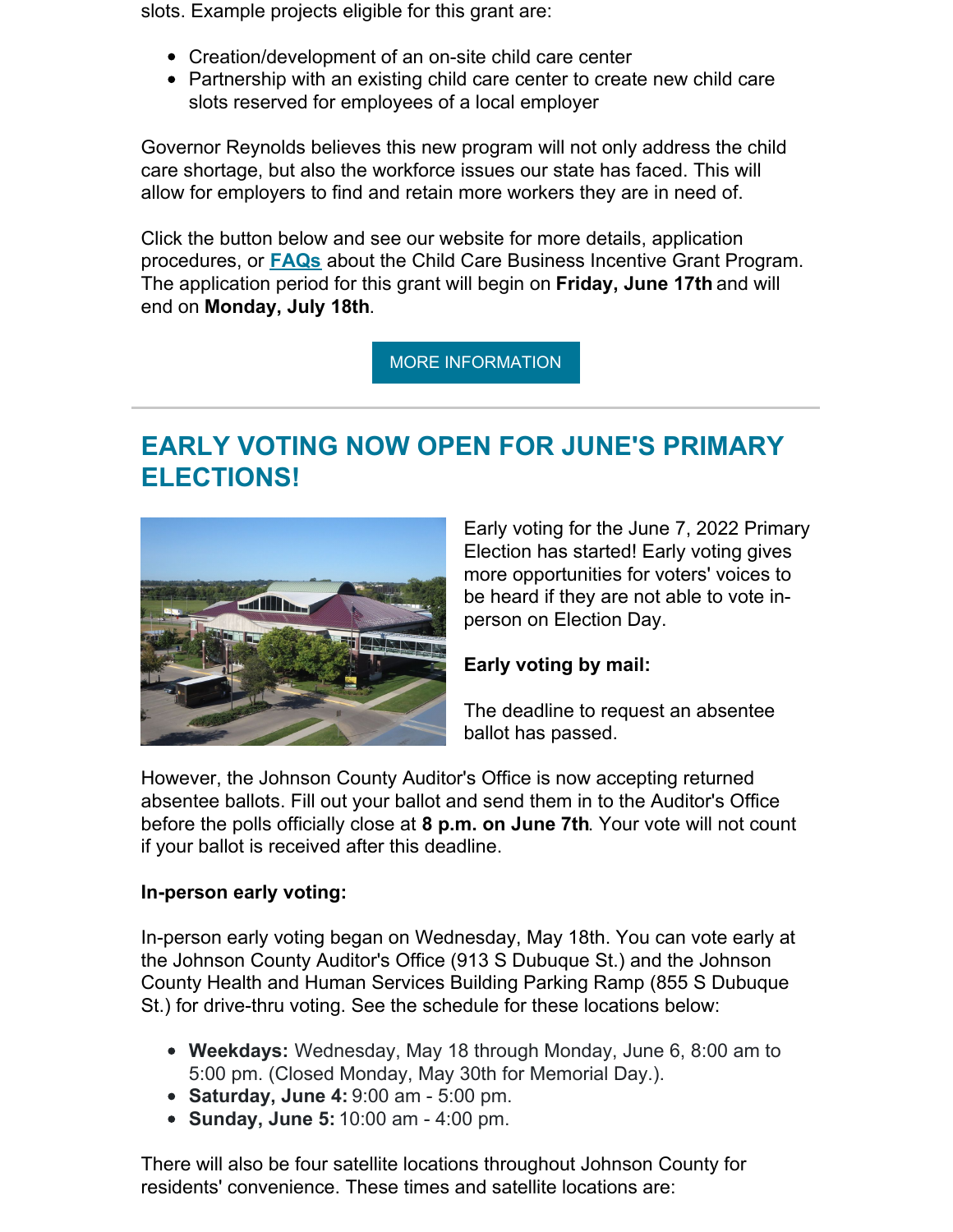- **Saturday, June 4:** 10:00 a.m. 4:00 p.m. at Coralville Public Library, 1401 5th St., Coralville.
- **Saturday, June 4:** 11:00 a.m. 5:00 p.m. at North Liberty Community Library, 520 W. Cherry St., North Liberty.
- **Sunday, June 5:** 9:00 a.m. 3:00 p.m. at Dream City (formerly Kingdom Center), 611 Southgate Ave., Iowa City.
- **Sunday, June 5:** 11:00 a.m. 5:00 p.m. at Iowa City Public Library, 123 S. Linn St., Iowa City.

Find your **[polling](https://www.johnsoncountyiowa.gov/auditor/polling-places) place** for Tuesday, June 7th by clicking the button below. These polling places will be open from **7 a.m. to 8 p.m.** Happy voting!

[POLLING](https://www.johnsoncountyiowa.gov/auditor/polling-places) PLACES

### **CORALVILLE CITY COUNCIL LOOKING TO FILL VACANT SEAT**

The City of Coralville is now taking applications for an opening on its city council. This opening became available after the resignation of Jill Dodds last month.

The City of Coralville will not be holding a special election to fill this vacancy. This special election would have been held on August 16th at the earliest and was estimated by the County Auditor to cost about \$20,000-\$25,000.



The current council voted 3-1 to not hold a special election due to high election costs and projected low turnout.

Requirements of the applicant include being at least 18 years-old and residing in Coralville. Applications can be downloaded through the**city's [website](https://www.coralville.org/)** or by clicking **[here](https://www.coralville.org/DocumentCenter/View/10570/Coralville-City-Council-Application-Form-2022?bidId=)**.

Click the button below for more news on the City of Coralville's city council vacancy.

READ [MORE](https://littlevillagemag.com/coralville-taking-applications-to-fill-the-vacant-seat-on-its-city-council/)

The Business Partnership advocates for economic growth policies on the local, state and federal levels. We collaborate with the business community and other stakeholders and partners to develop our yearly policy agendas, to create a consistent voice for the region.

We are a non-partisan organization that does not endorse or donate to political candidates. We support First Amendment rights for all people and encourage